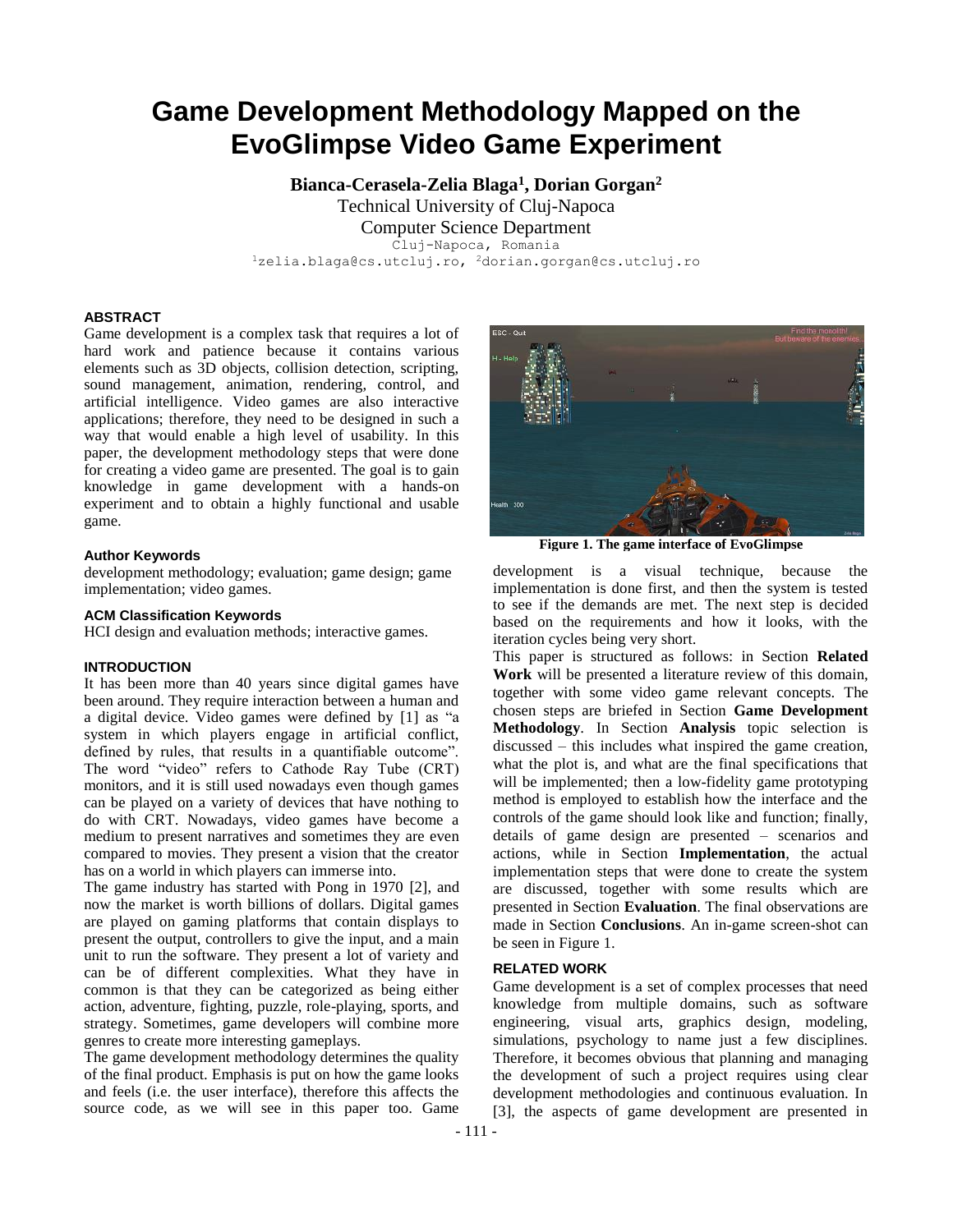detail, and emphasis is put on the necessity of having an explicit, well-defined structure when developing a digital game.

First, an immersive game story has to be established. Then the main world is built upon it, with the principal purpose of entertaining the target audience [\[4\]](#page-7-5). The world should be kept simple and elegant, it has to fit the story, and should be logically consistent. The last one means that the gameplay should not break the game logic (e.g. physics), and should allow smooth transitions, without distractions.

Then, the developers decide the main gameplay mode, which is the stage in which a player will spend most of his/her time into. Then the world scene is decided, which can be 2D, 2.5D or 3D. Afterward, interactions between the player and the game scene and objects are defined. These should be functionally correct and suitable for the genre. For example, take into account what kind of input devices (mouse, keyboard, joystick etc.) will be used by the player and adjust the interactions to them.

In the next stage, the gameplay is established. This contains what levels the game has, the challenges for each one of them, how players can gain experience and level up, and how they can lose or gain points. The ways of winning and losing the game should be clearly established too. Each game needs a well-designed, believable and realistic character that would fit the game story and that would motivate the players. The success of the game depends on how deep and lovely the character is, the level of engagement it gets from the players, and how easy it is to connect with it. As it is stated in [\[5\]](#page-7-6), the goal is to create situations and characters that players can truly engage and love. Also, the game should allow character customization, to make the gameplay more personal.

Afterward, the core game mechanics are defined. These are the interactions that occur frequently. For example, firing a weapon would be the main mechanic of a shooter game. This further allows to build around it challenges and actions in the gameplay. Also, the game genre is defined. This is used to classify games based on the interaction and gameplay techniques. A list of commonly used video game genres can be found in [\[6,](#page-7-7) [7\]](#page-7-8).

In the iterative stages of game development, the design goes from general to more specific, as the developers elaborate the plot ideas. Designers define the story, game worlds, characters, gameplay modes, core game mechanics, levels etc. They get into more details by creating a prototype to check how the ideas fit together and how they actually look and fell in a real environment. Prototyping is used to visually represent the interface of the game, so potential players can experiment with the expected functionalities under virtually simulated conditions. It is fast and cheap to build, and also easily modifiable. The main purpose of prototyping is to discover flaws of game design and to give feedback to the developers.

The last stage of the iterative development methodology is the evaluation. This can be both functional – test the correctness of the functionality of the controls and interactions, and heuristic – establish a set of criteria and rules for testing. The game quality is thus assessed, and the errors are identified. Based on the results' analysis, solutions are proposed to improve the game.

To connect all the previously mentioned elements of the game development, such as characters, levels, game world, gameplay, mechanics etc., a flowboard technique is used. This has the advantage of being non-linear, and it contains scenes linked to each other by arrows. All this development methodology and especially the conclusions and details that the developers came up with, should be recorded in the Game Design Specification Document. This is constantly updated and maintained, being the blueprint that describes every aspect of the game [\[8\]](#page-7-9).

Even though the game industry had been rising, being a successful developer is getting more difficult, as shown in [\[9\]](#page-7-10). The digital game has to constantly be revised and updated to keep up with the desires of customers. That is why having project management is crucial because then the manager is responsible for the stages of development like planning, execution, resource and people management and he/she makes sure that the objectives are met.

# <span id="page-1-0"></span>**GAME DEVELOPMENT METHODOLOGY**

In this paper, the actual steps that were put in place to create a game are:

- 1. Analysis:
	- 1.1. Topic selection in which the inspiration sources are presented;
	- 1.2. Game specifications this includes user requirements and usability specifications;
	- 1.3. Prototyping which helps explore different solutions by creating low-fidelity user interfaces;
	- 1.4. Scenario and task description where the final components of the game are established; steps to establish how the game should be played, how it can be lost or won, interactions of the player with objects from the scene etc.
- 2. Implementation:
	- 3.1. Tools the software that was used in building the actual game;
	- 3.2. Game objects the 3D models that compose the game world;
	- 3.3. Implementation details how the scenarios and the actions were brought to life;
- 3. Evaluation results of the functional and heuristic evaluation, together with solutions to the problems that were found, and future development possibilities.

#### <span id="page-1-1"></span>**ANALYSIS**

#### **Topic selection**

To keep the players interested, the game should have a story. This also motivates the users to want to go out and reach the next level. For example, there can be transitional scenes between levels. Also, the story can be either linear or non-linear. A great example of the latter is "Life is strange" [\[10\]](#page-7-11), where time travel is one of its main themes to show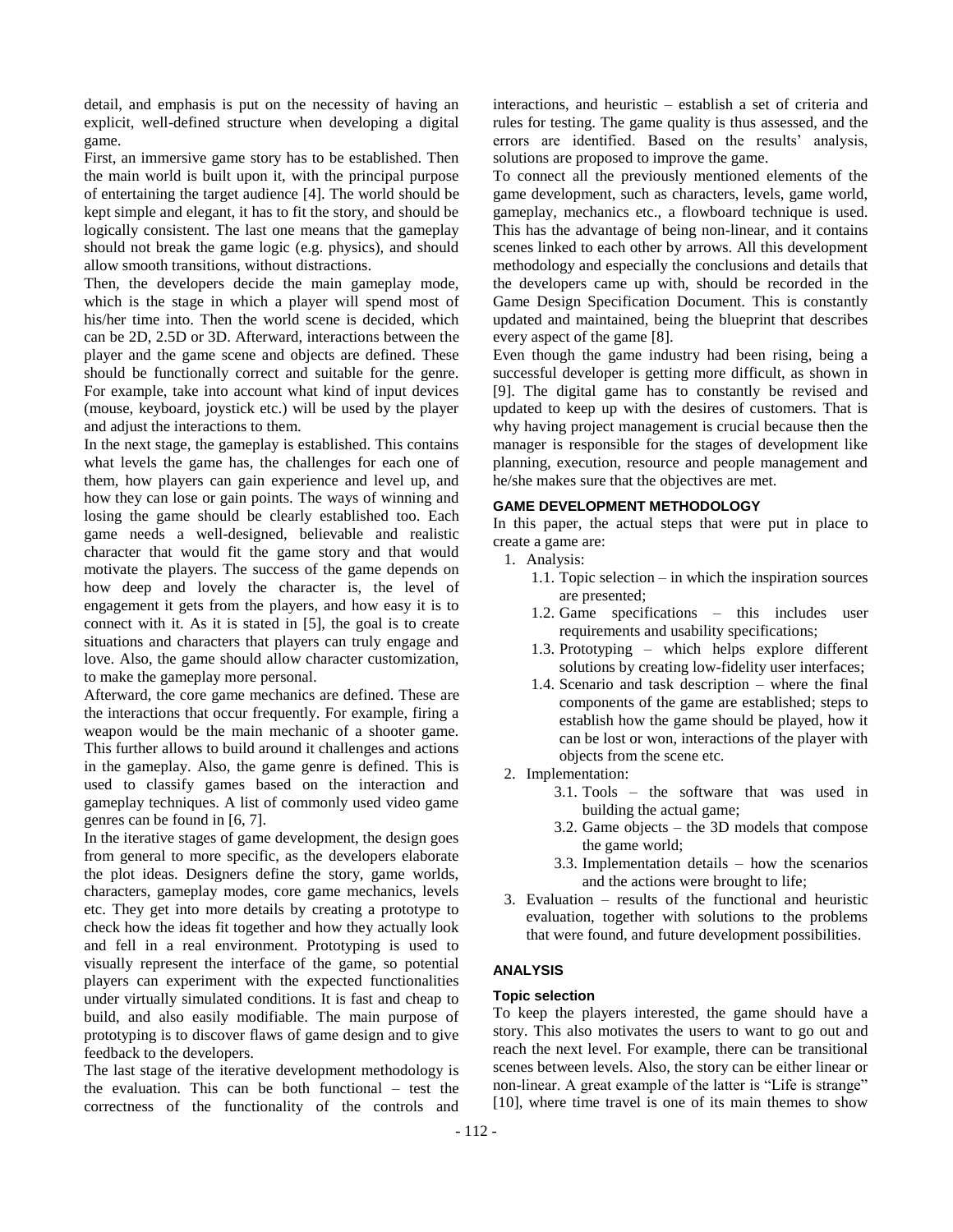how your choices affect the lives of others. In this section, the main sources of inspiration for the developed game will be shown, together with the plot of a complex game, and what will actually be implemented.

#### *Inspiration*

The main source of inspiration for the game comes from "2001: A space odyssey" [\[11\]](#page-7-12), that stands out for the evocative power it has, even though it relies only on a small set of resources and songs. Humans have always been fascinated with how the world has evolved and have tried to come up with understandings of how the knowledge was found out. Here, the source of knowledge is the monolith – it can be seen in [Figure 2,](#page-2-0) which apparently is only a big black block of unknown matter, but which was actually placed in our world by unknown beings to provide guidance and survival ideas. The movie and the book were created in 1968, before the man first walked on the moon, and has such powerful visionary scenes that are relevant even to this day. Other great visual inspiration sources are "Blade Runner  $2049$ "  $[12]$  – for the vision about the future of our world, and also the smooth movement of the flying cars, and "Dunkirk"  $[13]$  – for the scenes where the planes fly over the water. Screenshots from the two movies can be seen in [Figure 3](#page-2-1) and [Figure 4.](#page-2-2) All the previously mentioned movies have powerful cinematography and soundtracks. Another main inspiration theme, the book "The Greatest Show on Earth" by Richard Dawkins [\[14\]](#page-7-15) provides exhaustive information about evolution, starting from the early stages of life until our days and the current discoveries that man has made in this area.

#### *Game plot*

EvoGlimpse aims to give players a glimpse into evolution from the perspective of an exterior observer, who can travel at different points in time of Earth's existence. This game is heavily inspired by the movie and the book "2001: A space odyssey" [\[11\]](#page-7-12), in which a civilization of advanced beings helps humans that are in different stages of evolution by presenting to them ways that can aid in their survival.

A series of worlds would be available, starting from the first appearance of life – the fusion between RNA and an enzyme, then at different stages of the evolution of species – underwater life, transitioning to earth land and dinosaurs, continuing with the human history – from the ancestors until today, and for a plus of entertainment, will continue with a science fiction view of humankind – the union of human-machine and the exploration of the universe. The player would be able to travel in these worlds in different specific shapes: atoms, energy, swimming, walking, riding animals, driving the car, flying the flying cars, and exploring the outer space in spaceships.

Each phase has as objective finding the knowledge source, represented by the monolith, which has an imposing shape, tall, black, created by a superior entity and which holds superior information about the current state of the world. For example, in stone age, this can offer to the monkeys the idea of creating weapons that represent an advantage in the



**Figure 2. The first discovery on the monolith by the apes**

<span id="page-2-0"></span>

**Figure 3. Screenshot from Blade Runner 2049**

<span id="page-2-1"></span>

**Figure 4. Screenshot from Dunkirk**

<span id="page-2-2"></span>fight for survival. As a world is explored, different obstacles appear, and the player must overcome them with the current set of skills. This is enhanced each time the monolith is found. Once the world has been completely observed and the enemies are defeated, the monolith appears to present the way of going from the past to the future. Using visual and auditory information, the player will know if he/she is close to the location of the monolith. and when this will be found, an educational video about evolution will be presented. The player will be able to see all finished phases and all the discovered videos in a library, to which he/she can return at any time.

## **Game specifications**

For the actual game implementation, the goal was to create only a world, a futuristic one, on a planet covered by water, in a developed society, with modern architecture and flying cars. The main enemies will be planes guided by artificial intelligence. The player will have to protect itself from them by shooting, for example with bullets, plasma, or laser. The main plot of the game follows 3 stages. In the first one, the player will have some time to get used to the planet and the controls, being able to peacefully explore and observe the world scene. In the second stage, the player will have to protect the planet from some invaders; as the game advances, the abilities increase. In the last stage, since an advanced technology state has been reached, the monolith will appear in an unknown location and will have to be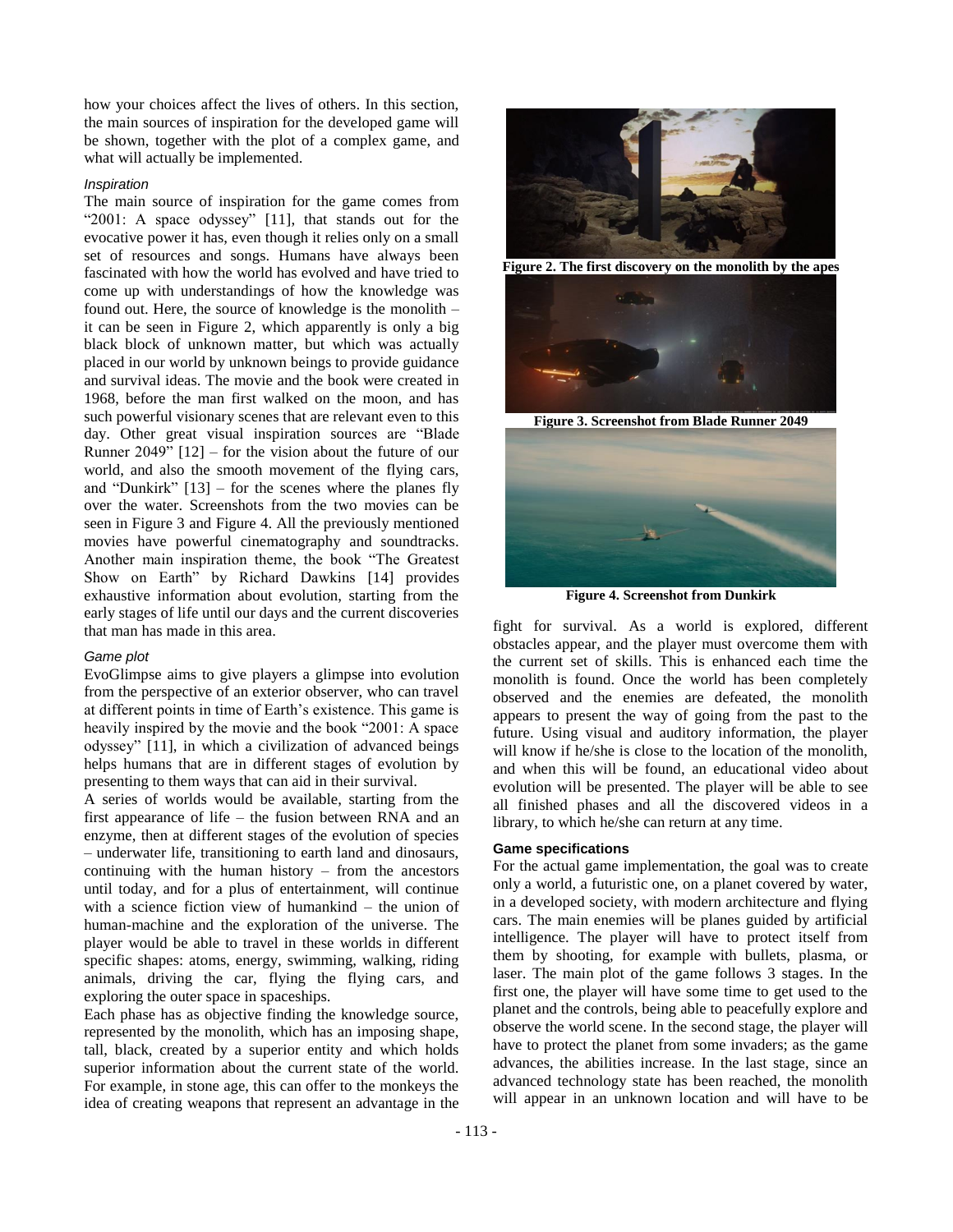found by following its sound signals. Therefore, this is a shooter action game, in which the main action is firing weapons. This genre is most suitable for ages 12 and over because it does not contain unnecessary violence and inappropriate scenes for young players.

# **Prototyping**

A low-fidelity game interface has been created, which can be seen in [Figure 5.](#page-3-0) The main interface of the game will have useful information for the player but will be mainly dedicated to presenting the game scene of the world and the vehicle. The game scene prototype can be seen in [Figure 6;](#page-3-1) the focus is on creating an aesthetic 3D world and a realistic vehicle for the player to control. The components of the game interface are:

- 1. The main game scene. Here the movement of the car can be observed. The perspective of the camera can be changed to allow the player to see further away.
- 2. The menu contains 5 buttons, each one of them taking the player in a different configuration option. The menu interface can be seen in [Figure 7.](#page-3-2)
- 3. Relevant logs for the game. After some options are selected in the menu, a confirmation message will be displayed.
- 4. Information about the current state of the game, like health, attack speed, and armor. In a window will be displayed the number of enemies remaining and the number of enemies that were taken down.
- 5. The map of the world and the position of the player in it, in the form of a birds-eye view.

The player could access the menu to change the game settings. By pressing the Menu button, the player has access to 4 options. Pressing the corresponding buttons, the interface will change for the desired modifications to be



<span id="page-3-0"></span>**Figure 5. Game interface prototype Figure 6. Game scene prototype**

| MENU                      |    |
|---------------------------|----|
| <b>SELECT CAR</b>         |    |
| <b>SELECT MODE</b>        |    |
| <b>SELECT ATTACK TYPE</b> |    |
| SOUND SETTINGS            |    |
| <b>SAVE</b>               | BA |

<span id="page-3-3"></span><span id="page-3-2"></span>

made. Swapping the car can be done in the menu by pressing the button Select car. This interface can be seen in [Figure 8.](#page-3-3) On the screen, the available options will be shown. By moving the mouse over one of them, this will receive a yellow glow. If the player clicks in the vehicle area, it will receive a green glow.

To select a type of attack, press the button Select attack type from the menu. The options will be shown; these will vary from bullets to laser to plasma. Pressing on one of them will select it, and the user will be returned to the main game scene. The volume could be changed by pressing the button Sound settings from the menu, where a slider will enable the player to modify the sound volume. The changes will be heard in real time because music will play. The game can be saved by pressing the Save button. The game can be paused by pressing the key P. The player can exist from the game by pressing the Escape button.

## **Scenario and task description**

In this stage of the game development, we establish what we want to actually have in the game. Decisions are made about the game scene, objects, ways of interaction etc. Changes are made to the previous specifications because new ideas that can improve the game experience for the player arise. For example, in this stage the designer of the game came up with the plan of inserting power-up boxes, that would aid the user by providing certain benefits.

The game scene contains a close to dusk skybox, a beautiful body of water, the player's vehicle, a finite number of enemies and a finite number of power-up boxes. There are two types of objects in the scene: dynamic – which means they change position or interact with other objects, such as the flying car, the enemies, the power-up boxes and the monolith, and static – which means that they do not interact

<span id="page-3-1"></span>



**Figure 7. Menu prototype Figure 8. Vehicle selection menu prototype**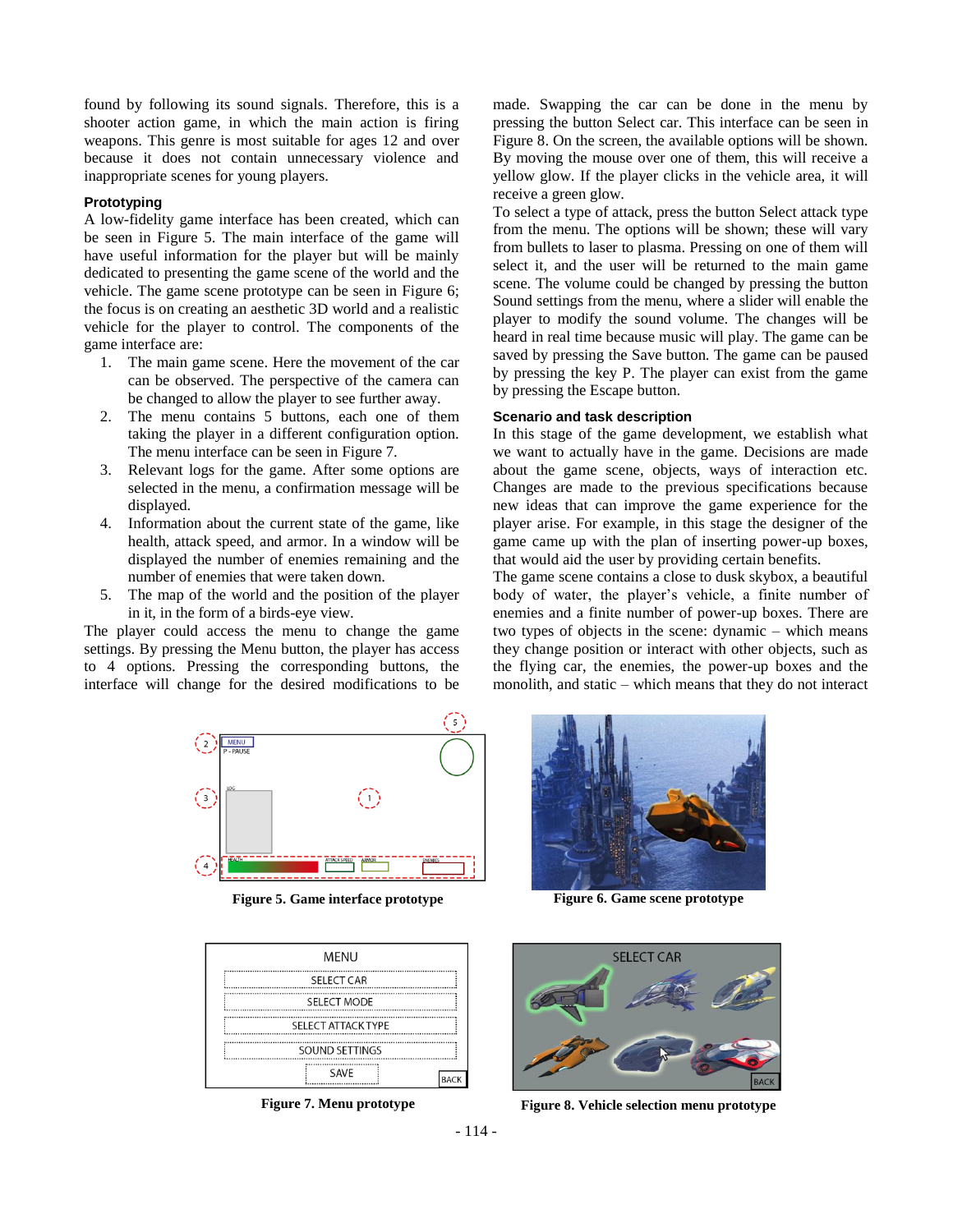specifically with any other objects and do not change attributes, like buildings and the body of water.

Now that the gameplay has been defined in the previous stages, the main interaction techniques should be established. It is useful to create scenarios that are composed of specific actions. Each one of them represents a certain part of the game and they will be useful during the implementation and evaluation stages. Another change has taken place at this stage. Initially, the interaction between the player and its vehicle was established to be done using keyboard buttons W, A, S, D. But in an initial implementation prototype of the game, it has been seen that it is cumbersome to control the movements, so another option was chosen – using a mouse so that the vehicle will follow its position on screen. The scenarios and actions for EvoGlimpse can be seen in [Table 1.](#page-4-1)

The car has a set of parameters that can change during the game, such as life amount, speed, attack damage, and fire rate. The player can change the car's position using the mouse in a continuous interaction mode, while the camera perspective can be changed with the scroll wheel (zoom in and out), and the attack action can be done by pressing the left mouse button. The enemies have similar parameters to the player's flying car, and additionally, they have AI (Artificial Intelligence) capabilities – because they need to move on their own, without exterior control.

The most important metaphor in the game is the player's interaction with the power-up boxes. By touching one of them with the car, some characteristics of the vehicle or of the enemies will change. The color denotes the class of the box, that is what attribute it will modify. Each box appears with a certain probability, and in the scene, at the same time, there will be a limited number of them. Some boxes have as a parameter a quantity which says with how much a certain attribute changes – it can be a fixed number or a random number from a certain range. For example, the 4th game scenario this will be relevant for the repair power-up box. Other boxes give the player abilities that expire after a few seconds. For example, in the case of the 5th game scenario, this would be the immunity power-up box.

## <span id="page-4-0"></span>**IMPLEMENTATION**

In this section, we will discuss about the actual steps of the game implementation. The tools that were used will be shown, together with the game objects, the game scene, and details about how each scenario was created will be given.

#### **Tools**

The first software tool that was used is Unity 2017.3.1 [\[15\]](#page-7-16), which is a platform for creating both 2D and 3D games, which can be ported on different platforms or operating systems – Windows, Linux, Oculus Rift etc. The implementation is done in C# in files called scripts; these handle the object logic and the results of the interactions. Unity offers a lot of game development possibilities, such as maps, terrain, shadows, packages with premade particle

**Table 1. Scenarios and actions of the game**

<span id="page-4-1"></span>

| Scenario               | Actions                                                      |
|------------------------|--------------------------------------------------------------|
| S1. Navigation<br>in   | controlling the vehicle using<br>T1.                         |
| the 3D scene           | the mouse movements                                          |
|                        | T2.<br>increase speed by pressing                            |
|                        | space                                                        |
|                        | zoom in and out using the<br>T3.                             |
|                        | scroll wheel                                                 |
| S2. Attacking<br>and   | T1. observing the enemies                                    |
| avoiding               | T2. flying towards enemy                                     |
| enemies                | T3. player attacks by pressing the                           |
|                        | left button of the mouse                                     |
|                        | T4, the enemies attack when the                              |
|                        | player gets in a certain range                               |
|                        | and in a certain field of view                               |
|                        | T5.<br>observing the enemies reaction                        |
|                        | T6. avoiding enemies                                         |
| S3. Monolith           | T1. the player should understand                             |
|                        | the objective, by reading the<br>message shown on the screen |
|                        | successfully navigating in the<br>T2.                        |
|                        | scene                                                        |
|                        | T <sub>3</sub> . observe the monolith                        |
|                        | T4. fly towards objective                                    |
|                        | T5. message of winning the game                              |
| S4.<br>Repair power-up | T1. recognizing the object                                   |
| box                    | T2. flight towards the objective                             |
|                        | T3. colission with the object                                |
|                        | T4. object destroyed                                         |
|                        | T5. life health increased                                    |
| S5.<br>Immunity        | T1. recognizing the object                                   |
| power-up box           | T2. flight towards the objective                             |
|                        | T3. colission with the object                                |
|                        | T4. object destroyed                                         |
|                        | enemy attack canceled for 20<br>T5.                          |
|                        | seconds                                                      |
| S6. Display relevant   | T1.<br>with<br>the<br>message<br>game                        |
| messages               | objectives<br>T2. toggle help option                         |
|                        | T3. quit button                                              |
|                        | T4. player health information                                |
|                        | message of collecting repair<br>T5.                          |
|                        | power-up box                                                 |
|                        | T6.<br>of<br>message<br>collecting                           |
|                        | immunity power-up box                                        |
|                        | T7. message of destroying enemy                              |
|                        | T8. message of losing the game                               |
|                        | message of winning the game<br>T9.                           |

effects etc. which make the process of creating a digital game simple, fast and easy.

For additional object modeling or to change premade objects, Blender 2.79a [\[16\]](#page-7-17) was used, because it is a very popular and efficient graphics tool. To create the prototypes and edit textures for the game objects, Adobe Photoshop CS6 [\[17\]](#page-7-18) was used. Also, it is important to note that the whole development process was documented, and whenever there were updates or maintenance steps, these were recorded.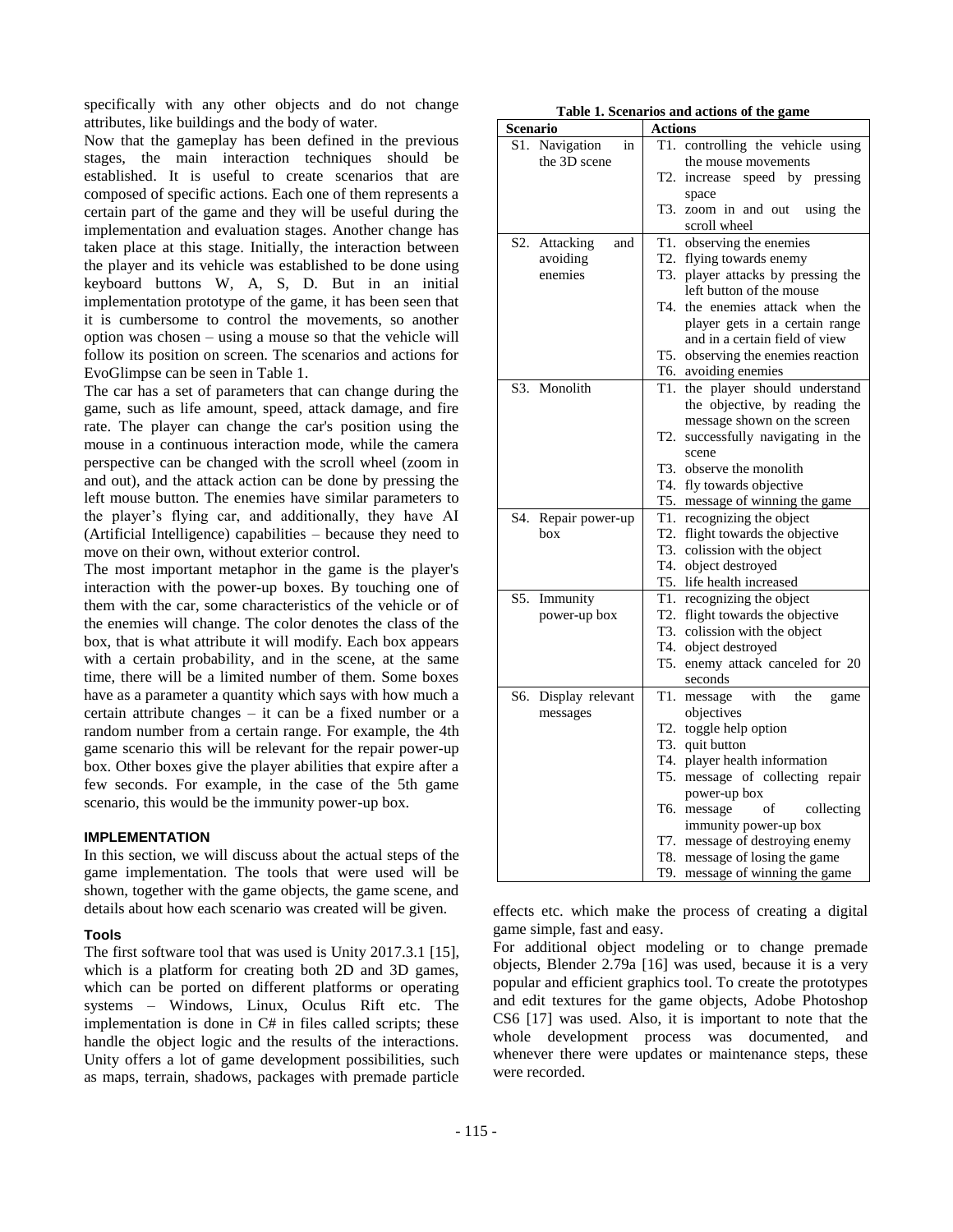## **Game objects**

To create an immersive game world, after defining the story and having in mind the inspiration sources, game objects were chosen to fit the desired goals. Some of the 3D models, objects and particle effects come from the Asset Store of Unity, some come from websites that make them available for free. Due to space considerations, they will not be displayed in here. Now that we have all the necessary game elements, it is time to create the interactions between them so that the game can finally be played!

## **Implementation details**

The creation of the game scene composed of the water body, the skybox, and the buildings was done first. This has been done directly in the Unity development tool, in the scene part. Also, at this point in time, it was realized the need for a region delimiter, to help the player recognize better the area in which the game takes place, so it wouldn't wander too far away. After importing the buildings in the game scene, some components like rigid bodies and colliders with physics materials were added to them, so that the player's vehicle will collide with them and not pass through them. The result can be seen in [Figure 9.](#page-5-0)

In the next step, the interactions between the player and the flying vehicle were implemented. The main camera was attached to the body of the vehicle, behind it, so that when the player moves, the camera will follow the movements and it will change its position. Two scripts were added to the player's object. The first script is Vehicle Pilot and it contains attributes such as speed, health, and attached game objects for certain text information messages. The Update method contains code for:

- starting the game when the Y key is pressed (which is required when the game starts, from the message "Start? Press Y….");
- stopping the game when the escape key is pressed, and which will quit the application;
- increasing the speed of the vehicle when the space key is pressed;
- zooming in and out when the scroll wheel is used; this actually changes the field of view of the camera;
- changing the position of the car by following the position of the mouse of the screen, and changing the rotation by accounting for the angle between the up axis of the object and the mouse position;
- smoothing the movement of the camera.

Three additional methods are created here, and they deal with the amount of life of the player. In the method TakeDamage, whenever an enemy successfully hits the vehicle, the amount of life is decreased with a certain given value. When the life quantity reaches zero, the method Die is called which means that the game is lost. The time is frozen, and a specific message is displayed on the screen. The third method is called when the player used the repair power-up box. It is called HealUp and its effect is that the player gains back the whole missing amount of life from the maximum that it can have.



**Figure 9. Game scene after importing some buildings and positioning them. The collision mesh attached to the selected building can be seen.**

<span id="page-5-0"></span>

**Figure 10. The object used for representing the player's flying vehicle. Two important elements can be seen: the camera attached to the back, and the particle effect attached to the front – which appears only when the fire action takes place.**

<span id="page-5-1"></span>The second script attached to the flying vehicle is used to deal with the interaction of the player with the attack techniques. The attack has attributes such as damage, range – the minimum distance required for the player to be able to actually hit something, fire rate or attack speed – how fast can the attack reload when the mouse key is pressed, and impact force. Also, it has attached a camera – which is needed to direct the attack, and a particle system – that appears when the player shoots. These can be seen in [Figure 10.](#page-5-1) The Update method continuously checks if the Fire1 button has been pressed – this is the left button of the mouse. If so, the Shoot method is called after a reload time that is the inverse of the fire rate. In this method, the particle effect is played, and a sphere cast with radius 4 is used to perform the actual attack. If the ray hits an object it displays bullet effects on its surface, and it checks that its type is Target. If so, it means that we are hitting an enemy, so we can subtract a certain amount from its life. To aid the player, a crosshair is added as a circle in the middle of the screen. This means that the attacks will hit in the center of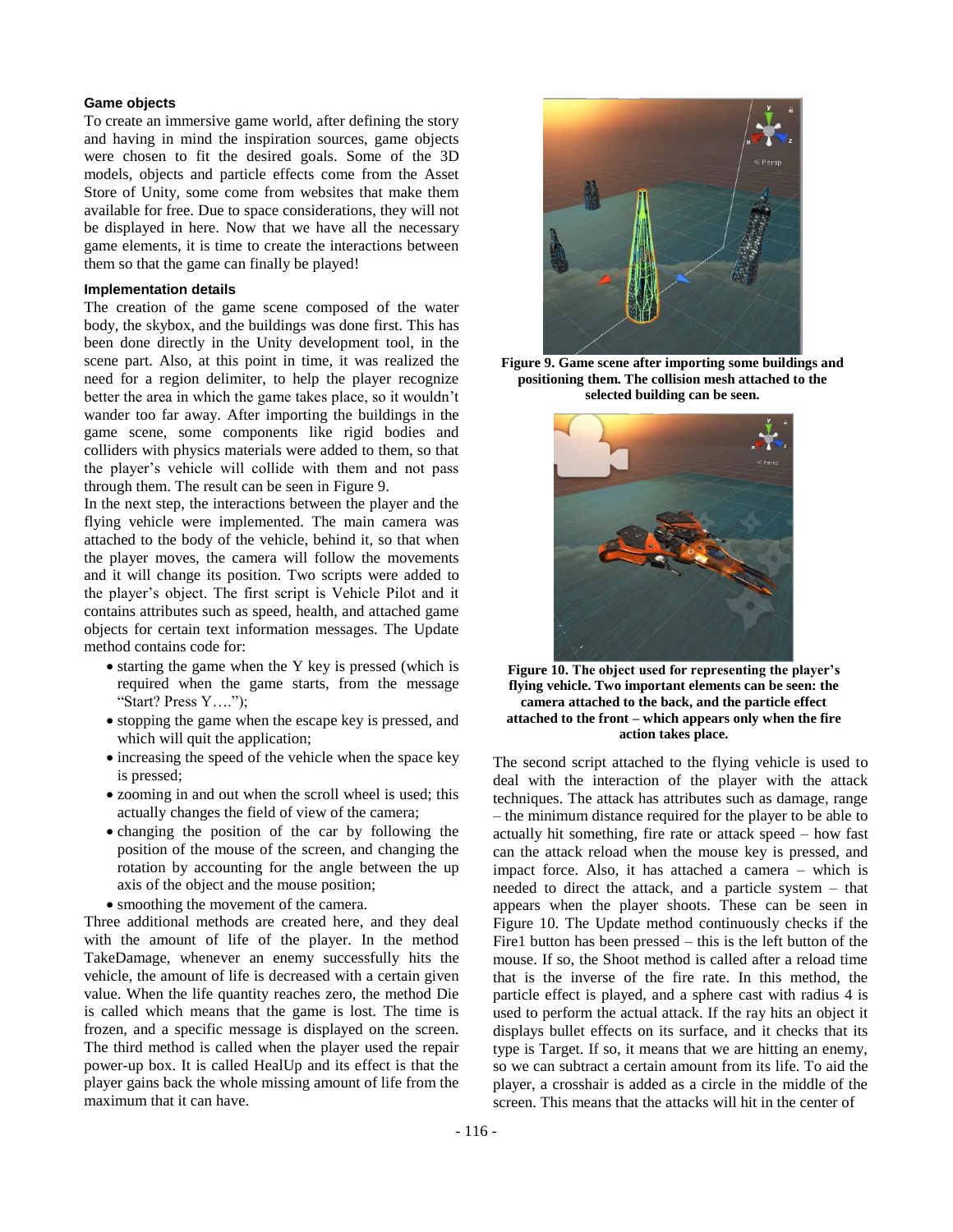

**Figure 12. State machine for enemies**

<span id="page-6-0"></span>the screen, so the players will know how to position the car accordingly.

Now that we have a functional vehicle that can attack, we need enemies. But we don't want dumb enemies, we want ones that are able to move and react to our presence around them. To do this, we need to add AI capabilities, which for video games means creating a state machine. For what we want, there need to be a total number of 5 states:

- 1) Initial the enemy is initialized at a random position in the game world;
- 2) Idle the enemy checks the environment continuously, by rotating in a circle, around a pivot, but does nothing else;
- 3) Fly if the player is at a certain distance smaller than a set value, and if it is in its field of view (for example, 60 degrees), the enemy flies towards the spotted vehicle;
- 4) Attack and attacks;
- 5) Die if the amount of life reaches zero, the object is destroyed.

These states and the transitions can be seen in [Figure 12.](#page-6-0) The implementation is straightforward, because the necessary conditions are checked, and decisions are being made depending on the position of the player. The implementation of the movement is done by using rotations around a pivot point, with a certain speed, and around the yaxis. The implementation of the attack is similar to the player's attack. In order to make the enemy "see" the player's vehicle, we have to compute the distance between these two, and also the angle between their positions. If the distance and angle conditions are met, using the quaternion function Slerp, the enemy changes its heading towards the player in a natural motion movement, and it changes its position forward. If the enemy is close enough to the player, it starts attacking. The player can outrun the enemies and escape their attacks.

The enemies have two scripts attached to them: one for chasing and attacking the player – which contains the information previously discussed, and one for rendering itself as a target. The latter is used by the player's vehicle to check if it attacks the right objects. The enemies themselves have a certain amount of life too, thus they can take damage when hit by the player's attacks. When the health amount reaches zero, they are destroyed, an explosion particle effect plays, and they are removed from the game scene, and a specific message is displayed as seen in [Figure 11.](#page-6-1)

The player might need help to survive longer in the game, so power-up boxes were added. There are only two of them



**Figure 11. Particle effect and message that appear when an enemy is destroyed by the player**

<span id="page-6-1"></span>for now. The first one is called repair, and it has a green wrench on it, to help the user recognize its meaning during the game. Its purpose is to give back to the player the lost amount of life. It is important to note here, that this happens when the player's vehicle collides with the box. To make it easier for this to happen, a collision box is added, but this expands a little bit outside so that if the player misses is by little, it will still have an effect. On collision enter, the function HealUp previously mentioned when we talked about the flying car's scripts, is called, the repair box is removed, and a message is displayed on the screen to announce the player that the changes have taken place.

The same is true for the immunity power-up box. This is represented by a rectangle that has a blue shield on top of it, to help the user recognize its meaning during gameplay. The ability that is rendered to the player lasts only 20 seconds. This means that the flying vehicle gains a shield that cancels all enemies' attacks. This is done by bringing their attack damage to zero. Now the player can go near the enemies, they will still follow him, but their attacks have no effect on the player. After the 20 seconds have elapsed, the function that gives back the damage to the enemies is called.

Another thing to discuss is about the displayed messages that appear on the user interface. There are 3 types of messages: static ones – which do not change during the game, like the help menu, or game instructions, dynamic ones – they change depending on the game status, for example, the amount of life of the player, and triggered ones – which, as their name suggests, are triggered by specific interactions, like destroying an enemy, or collection a power-up. This was not so straightforward to implement, because at first each message was attached to the object it was related to as a text object. This proved to be incorrect since we wanted to make the trigger messages pop up for a few seconds and then disappear. This meant that we had to destroy them, but when we tried to display them again for the next event, they were gone. So, the solution was to create a separate script called HUD\_Manager, which manages the head-up display, that is the information relayed to the user. In here we linked all